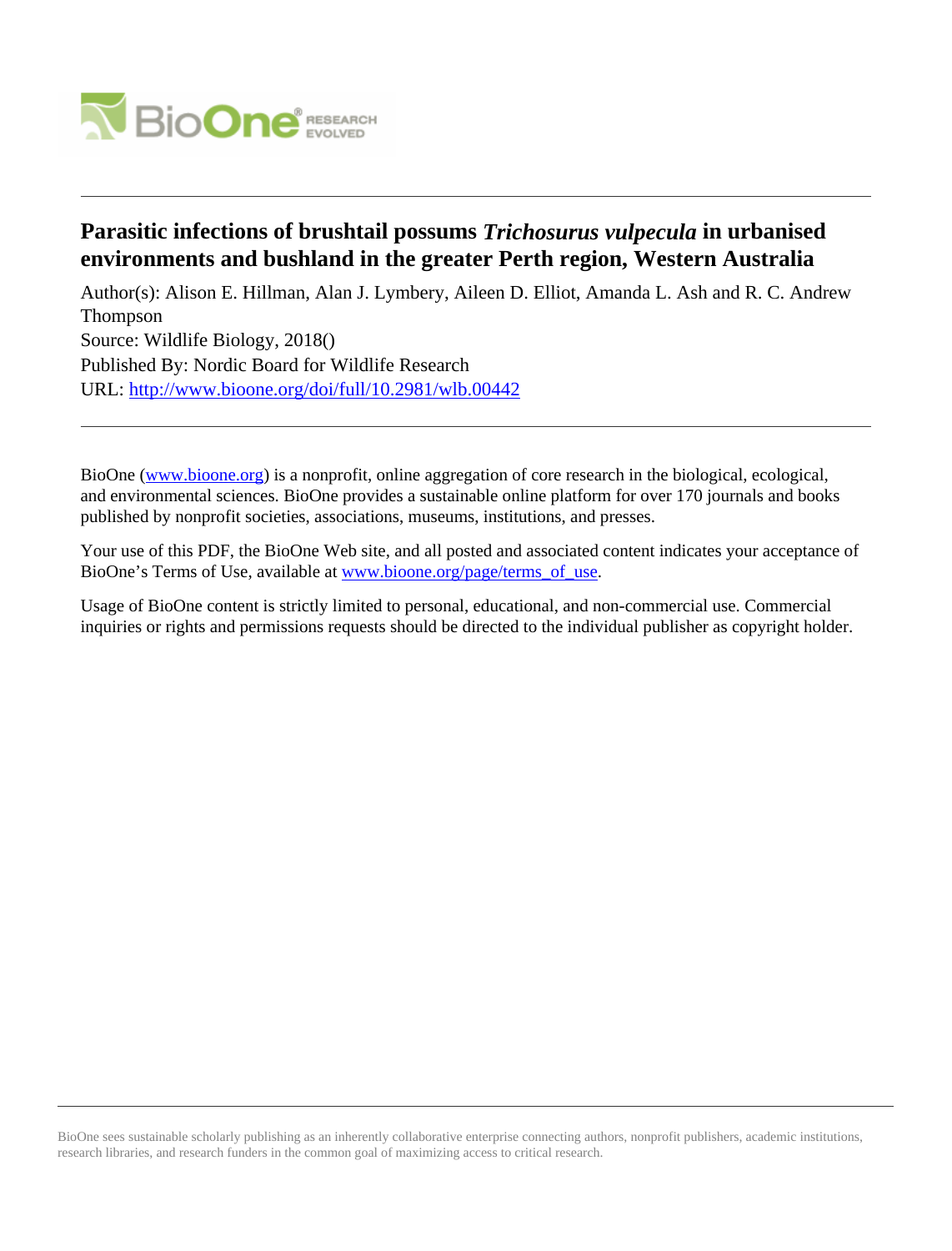# **Parasitic infections of brushtail possums** *Trichosurus vulpecula* **in urbanised environments and bushland in the greater Perth region, Western Australia**

## **Alison E. Hillman, Alan J. Lymbery, Aileen D. Elliot, Amanda L. Ash and R. C. Andrew Thompson**

*A. E.Hillman (alison.hillman@ausvet.com.au), A. J. Lymbery, A. D. Elliot, A. L. Ash and R. C. A. Thompson, School of Veterinary and Life Sciences, Murdoch Univ., 90 South St, Murdoch, Perth, 6009 Australia.*

Brushtail possums *Trichosurus vulpecula* remain in many areas of Perth, Western Australia, despite urbanisation. However, there are no data available regarding parasitic infections in this species in this locale, despite the relevance to wildlife health, and to public health when considering anthropozoonoses (infections that can spread from humans to animals, and vice versa). Further, though urbanisation is speculated to entail changes to wildlife infection epidemiology, there are few data investigating this hypothesis in marsupial populations in urbanised environments in Australia. This study aimed to measure *T. gondii* seroprevalence, gastrointestinal parasite prevalences, and macroscopic ectoparasite prevalences and intensities, in brushtail possums in the greater Perth region. It also aimed to compare infection prevalences between brushtail possum trapped in urbanised environments and bushland. As part of a cross-sectional study, 18 brushtail possums were trapped and sampled in bushland, 15 possums were trapped and sampled in urbanised environments, and 23 possum carcasses were obtained from a wildlife hospital, in the greater Perth region. This study provides parasite prevalence data, new host records for the ectoparasites *Pygiopsylla tunneyi* and *Liponyssoides* sp., and a new location record for the ectoparasite *Haemaphysalis bremneri*. Urbanised environments were inversely associated with prevalence of tick (Family Ixodidae) infections, and more specifically *Amblyomma* spp. infections. This study found no evidence that the Perth brushtail possum population is a substantial reservoir of anthropozoonotic parasites, though larger studies are required to confirm these findings.

Wildlife that survive in urbanised environments demand a "One health" combination of concerns from an infectious disease perspective (Thompson 2013). Wildlife may act as a reservoir of zoonotic infections, including infections acquired from humans and domestic pets in urban areas, which is of relevance to both public health and wildlife population health (Thompson 2013, Soulsbury and White 2016). Additionally, urbanisation is thought to impact the epidemiology of infectious disease in wildlife populations, across host populations and ecosystems (Brearley et al. 2013, Becker et al. 2015), although this is not yet a well understood phenomenon (Brearley et al. 2013).

Brushtail possums *Trichosurus vulpecula* are arboreal marsupials that remain in many urbanised areas of Australia, as well as in bushland. Brushtail possums' adaptable diet and arboreal habit may explain their success in exploiting urban environments (Kerle 2001). In non-urbanised environments brushtail possums are primarily herbivorous (How and Hillcox 2000). However, they will opportunistically utilise a variety of food resources, particularly in urbanised environments (Kerle 2001, Hillman and Thompson 2016). Current knowledge of parasitic infections in brushtail possums inhabiting urbanised environments in Australia is limited to studies focussed on the protozoan parasites *Toxoplasma gondii* (Eymann et al. 2006, Hill et al. 2008a), *Neospora caninum* (Eymann et al. 2006) and *Cryptosporidium* spp. (Hill et al. 2008b) in urban Sydney, and ectoparasites on brushtail possums in a zoological park and surrounds in Sydney (Webster et al. 2014). There is currently limited published information regarding parasites infecting brushtail possums in Western Australia (Viggers and Spratt 1995, Obendorf et al. 1998, Adams 2003, Thompson et al. 2010, Clarke 2011), and no studies have investigated parasites of brushtail possums in urban areas of the state.

This study was part of a broader project that aimed to investigate the impacts of urbanisation on the epidemiology of parasitic infections of marsupials in Perth, Western Australia, with particular consideration of parasites that may be acquired from humans and pets in urbanised environments. Objectives in sampling free-ranging brushtail

This work is licensed under the terms of a Creative Commons Attribution 4.0 International License (CC-BY) <http:// creativecommons.org/licenses/by/4.0/>. The license permits use, distribution and reproduction in any medium, provided the original work is properly cited.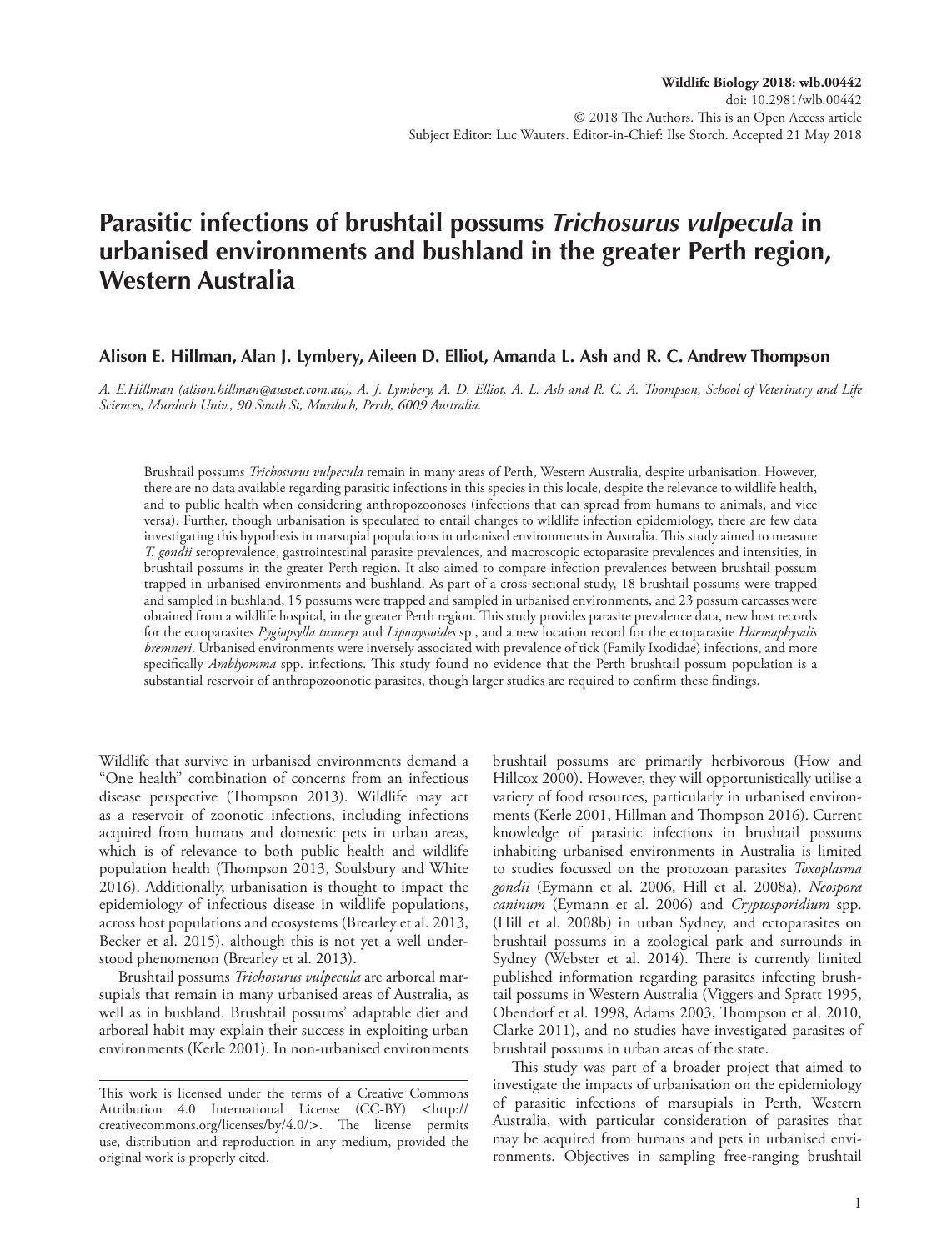possums in Perth were to: 1) measure *Toxoplasma gondii* seroprevalence; 2) identify and estimate the prevalence of gastrointestinal protozoan and helminth parasites; 3) identify and estimate the prevalence and intensity of macroscopic ectoparasite infections; and 4) compare parasite taxa prevalence/seroprevalence between brushtail possums trapped in urbanised environments and bushland.

# **Material and methods**

This cross-sectional study targeted free-ranging brushtail possums inhabiting both urbanised environments and bushland within the Statistical Division of Perth. Possums were trapped using Sheffield traps, between March 2013 and July 2015, across 29 bushland sites and 35 urbanised sites (Hillman et al. 2017a). Trapping sites were classified as bushland if included in the Western Australian Planning Commission's Bush Forever policy (Department of Planning 2000). Trapping sites were classified as urbanised if they were private properties (including both residential and non-residential sites). Sites were trapped once, for up to four consecutive nights, with individual animals sampled once. Additionally, brushtail possum carcasses were obtained from a wildlife hospital between September 2013 and February 2015. Where possible, the wildlife hospital provided the location where the possum was found, the date of death and the known or suspected cause of death. The known or likely cause of death of the possum was determined (if possible) based on information provided by the wildlife hospital and gross findings on post mortem examination.

Strategies used in trapping and sampling brushtail possums are comprehensively described elsewhere (Hillman 2016, Hillman et al. 2016a, 2017b) and are summarised below.

### **Brushtail possum anaesthesia and age estimation**

Trapped brushtail possums were briefly anaesthetised to allow thorough examination and sampling, using isoflurane (I.S.O. 1 ml ml–1, V.C.A, Australia) vaporised in medical oxygen via a "Stinger" field anaesthetic machine with a Bain circuit (Advanced Anaesthesia Specialists, Sydney).

Testes measurements in males were used to classify possums as subadult (each testis  $\leq 1.0$  cm width) or adult (at least one testis  $> 1.0$  cm width). Pouch development was used to classify females as subadult (non-parous pouch) or adult (parous pouch). Additionally, assessment of the upper first molar tooth wear was used to grade the age class of the possum from  $1-7$ , as per Cowan and White  $(1989) - a$ modification of the scale developed by Winter (1980). Adult females were classified as having an active pouch if lactating, or an inactive pouch if not lactating.

#### **Measuring** *Toxoplasma gondii* **seroprevalence**

From trapped possums, one millilitre of blood was taken from the lateral tail vein using a 25G needle. Blood was transferred into MiniCollect serum tubes (Interpath Services, Australia). From possum carcasses, 1 ml haemorrhagic/ serohaemorrhagic fluid was collected from the chest cavity. Samples were centrifuged at 314 g for 10 min, then serum (from blood samples) or serous top layer (if available) or top half of the sample (from possum chest fluid samples) was transferred into a storage tube and frozen at –20°C until analysis.

Thirty-two serum samples and all chest fluid samples were tested for *T. gondii* IgG antibodies using a modified agglutination test kit (Toxoscreen DA, bioMérieux, France), according to manufacturer's instructions at titres of 1:40 and 1:4000. One possum serum sample was sent for the same test at the Animal Health Laboratory of the Department of Primary Industries, Parks, Water and Environment (Tasmania). Possums were considered positive for *T. gondii* antibodies if their serum tested positive at either or both titres, as validated (for specificity) in Hillman et al. (2017b).

#### **Measuring gastrointestinal parasite prevalences**

Faecal samples were collected from traps, or from the large intestine of possum carcasses. Two ml faeces were preserved in 8 ml 10% buffered formalin, and 2 ml faeces were preserved in 8 ml 70% ethanol.

Formalin-preserved faeces were used to test for gastrointestinal protozoan and helminth infections, using a faecal flotation protocol described in Hillman et al. (2017b), with the exception that screening a second sodium nitrate faecal flotation slide was not undertaken. A sample was considered positive if at least one protozoan cyst or oocyst, or helminth egg, of the respective morphological type (Supplementary material Appendix 1 Fig. A1), was identified by this protocol.

Formalin-preserved faecal samples were screened for *Giardia* spp. cysts and *Cryptosporidium* spp. oocysts using Merifluor Cryptosporidium/Giardia kit tests (Meridian Bioscience, Inc. USA), according to manufacturer's directions for unconcentrated faecal samples. Slides were examined at 200× magnification and considered positive if at least one cyst of the respective genus was identified by the apple-green fluorescence and appropriate morphology.

Molecular characterisation of *Giardia* sp. was attempted for faecal samples positive for *Giardia* sp. on immunofluorescence microscopy. DNA was extracted from ethanol-preserved faecal samples, for amplification at the 18S rRNA, ITS1-5.8S-ITS2 and *gdh* loci, with sequencing of amplified product, using the methods described in Hillman et al. (2016b).

### **Measuring macroscopic ectoparasite infection prevalences and intensities**

A thorough screen for macroscopic ectoparasites was undertaken on each possum, which included direct examination of the animal, a coat brush and examination of the handling bag. All macroscopic parasites detected were removed and preserved in 70% ethanol/5% glycerine. Ectoparasites were differentiated morphologically, using taxonomic keys for fleas (Dunnet and Mardon 1974), ticks (Roberts 1970) and mesostigmatid mites (Domrow 1987). A possum was considered infected with the respective ectoparasite taxa if a specimen was obtained from the possum and differentiated as such. Possums were considered infected with trombiculid mites based on the distinctive macroscopic appearance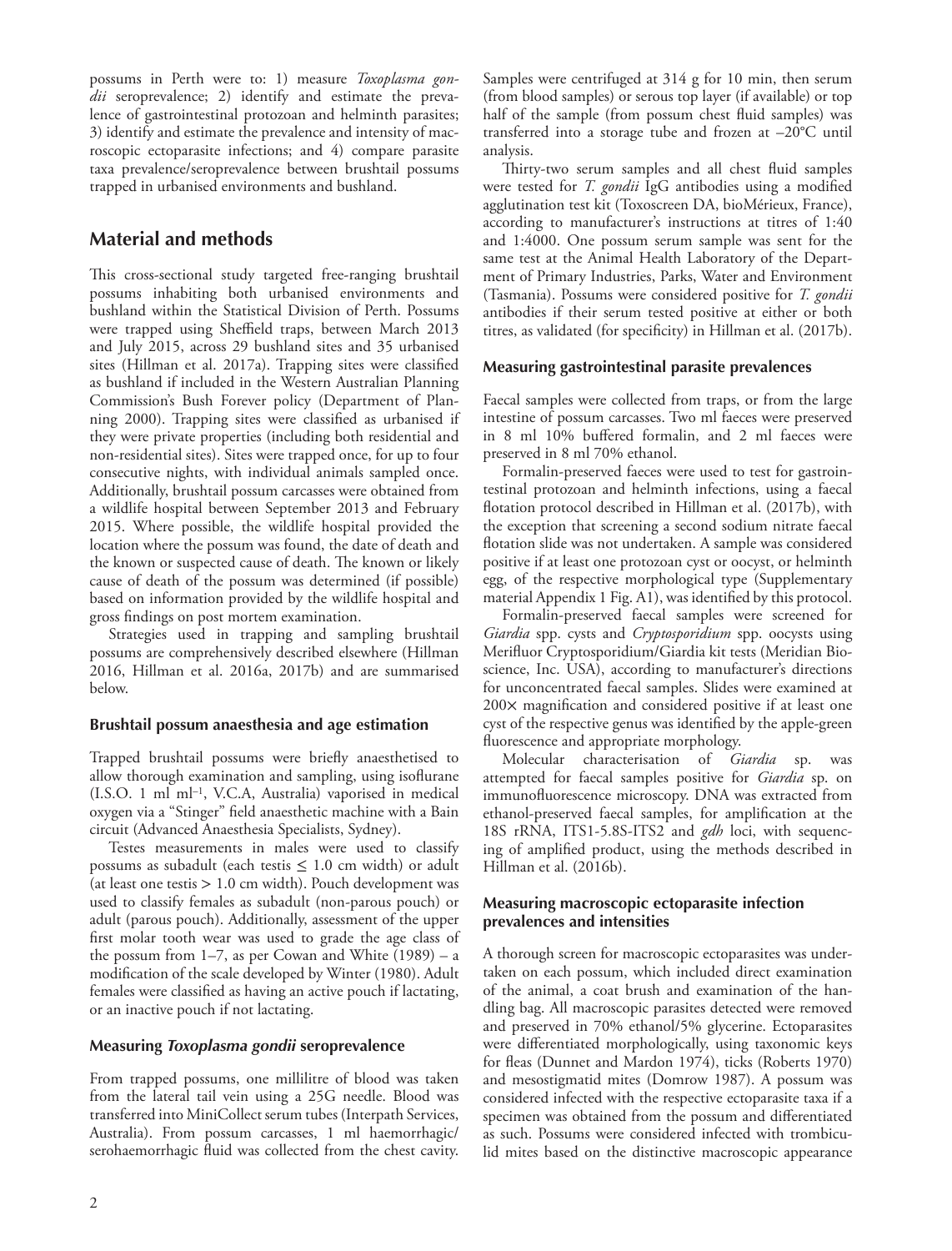of trombiculid mite infections, with larval mites sampled and identified microscopically. Trombiculid mite intensity of infection was not measured.

## **Mapping and statistical analysis**

Possum locations were mapped using qGIS ver. 2.18 (Open Source Geospatial Foundation). Trapped possums were mapped using the trap GPS location. Possum carcasses were mapped using a proxy central location of the suburb in which they were found, prior to admission to the wildlife hospital.

Parasite prevalences were calculated with Jeffrey's 95% confidence interval. Prevalences were compared between possums trapped in urbanised environments to those trapped in bushland using chi-square tests (wildlife hospital possums were excluded from these analyses).

# **Results**

## **Brushtail possums sampled - descriptive findings**

Fifty-six brushtail possums were sampled. This included 15 live possums trapped across nine urbanised sites and 18 live possums trapped across seven bushland sites (brushtail possums were not trapped at the additional 26 urbanised sites and 22 bushland sites where trapping was undertaken). Additionally, 23 possum carcasses were obtained from the wildlife hospital (22 frozen, one refrigerated) (Supplementary material Appendix 1 Fig. A2). Sixteen possum carcasses (70%) were known or likely to have died due to accident or injury (attacked by another animal, electrocution, vehicle strike, ingested poison or chainsaw injury). One possum had been in long term care for neurological symptoms. Six possums did not have clinical history or macroscopic pathology that suggested a likely cause of death.

Sampled possums included five subadult males, 21 adult males, two subadult females and 28 adult females (Supplementary material Appendix 1 Fig. A3) – age class distribution is summarised in Supplementary material Appendix 1 Fig. A4. Thirteen (46%) adult female possums had an active pouch. Sampling across seasons is described in Table 1.

## *Toxoplasma gondii* **seroprevalence**

No trapped possums were seropositive for *Toxoplasma gondii*. One subadult male possum carcass was positive on the modified agglutination test (this was not the possum with a history of neurological symptoms) (Table 2).

## **Gastrointestinal parasites**

Faecal samples were available from 32/33 (96.7%) trapped possums and 22/23 (95.7%) possum carcasses. Gastrointestinal parasite findings are summarised in Table 2 and Supplementary material Appendix 1 Fig. A1. The parasite eggs, cysts and oocysts observed in faeces from eleven frozen carcasses were in very good condition and readily identified. Unsporulated coccidian oocysts in 12 of the 14 positive samples had dimensions that were morphologically consistent with *Eimeria trichosuri*. The *Entamoeba* spp. cysts observed were not morphologically consistent with *Entamoeba histolytica*. The *Giardia* sp. infection amplified by PCR, with a band at the appropriate size for *Giardia* spp., but the resultant nucleotide sequence was of poor quality and was unable to be aligned with published *Giardia* sequences.

*Entamoeba* spp., unsporulated coccidian oocysts (Family Eimeriidae) and strongyle eggs were observed in possums trapped in urbanised environments and in bushland, in both males and females, and in subadults and adults. Other gastrointestinal parasites were relatively rare and not observed across all these groups.

## **Macroscopic ectoparasites**

Ectoparasite results are described in Tables 1 and 3 (see also Supplementary material Appendix 1 Fig. A5). Nineteen ticks (63.3%) obtained from trapped possums and all ticks obtained from the infected possum carcass were differentiated to genus or species level, as described in Table 3. Ten ticks obtained across four possum hosts were larvae that could not be differentiated beyond Family Ixodidae, and one *Haemaphysalis* sp. tick off the possum infected with *Haemaphysalis bremneri* could not be differentiated to species level, due to specimen damage.

In possums trapped in bushland, tick (Family Ixodidae) and trombiculid mite (Suborder Prostigmata) infections

Table 1. Distribution of tick (Family Ixodidae), *Amblyomma* spp. and trombiculid mite (Suborder Prostigmata) infections in sampled brushtail possums across seasons.

|                   |           | Season (no. possums infected/no. possums trapped (%)) 95% CI |                                    |                                 |       |  |
|-------------------|-----------|--------------------------------------------------------------|------------------------------------|---------------------------------|-------|--|
| Infection         |           | Spring                                                       | Autumn                             | Winter                          | Total |  |
| <b>Ticks</b>      | bushland  | $5/6$ $(83.3\%)$<br>$42.1 - 96.3\%$                          | $2/9$ $(22.2\%)$<br>$6.7 - 55.6\%$ | $0/3$ ( $0\%$ )<br>$0 - 60.2\%$ | 18    |  |
|                   | urbanised | $0/14(0\%)$<br>$0 - 21.8%$                                   | $0/1$ (0%)<br>$0 - 84.2\%$         | $-1$                            | 15    |  |
| Amblyomma spp.    | bushland  | $2/6$ (33.3%)<br>$9.9 - 71.0\%$                              | $2/9$ $(22.2\%)$<br>$6.7 - 55.6\%$ | $0/3$ ( $0\%$ )<br>$0 - 60.2\%$ | 18    |  |
|                   | urbanised | $0/14(0\%)$<br>$0 - 21.8%$                                   | $0/1$ (0%)<br>$0 - 84.2\%$         | $-1$                            | 15    |  |
| Trombiculid mites | bushland  | $1/6$ (16.6%)<br>$3.7 - 57.9\%$                              | $2/9$ $(22.2\%)$<br>$6.7 - 55.6\%$ | $0/3$ $(0\%)$<br>$0 - 60.2\%$   | 18    |  |
|                   | urbanised | $0/14(0\%)$<br>$0 - 21.8%$                                   | $0/1$ $(0\%)$<br>$0 - 84.2\%$      | $-1$                            | 15    |  |

1No brushtail possums were trapped in urbanised environments in winter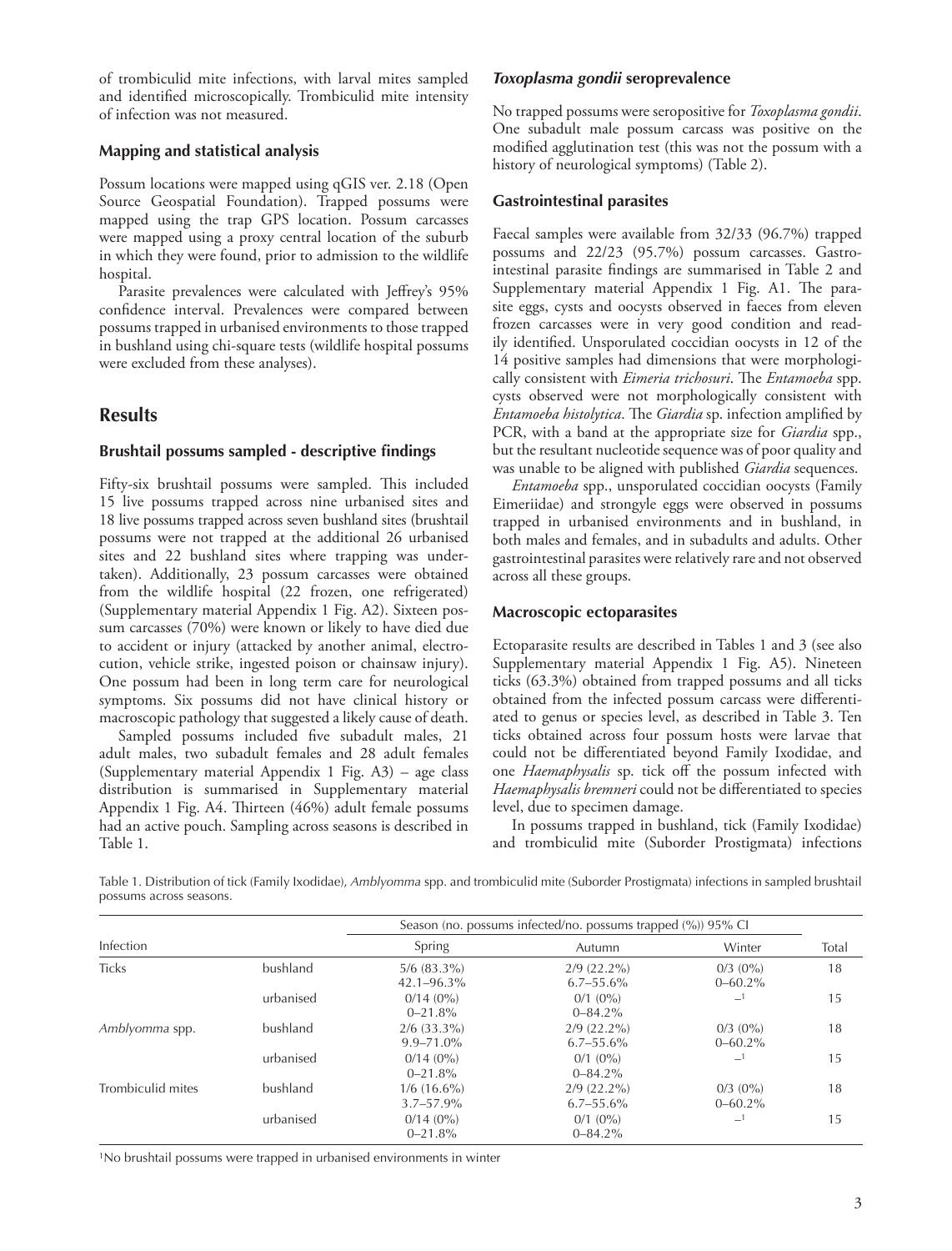| Table 2. Endoparasite infection prevalences in Perth brushtail possums Trichosurus vulpecula. p-values compare prevalence in brushtail |  |  |  |  |  |  |
|----------------------------------------------------------------------------------------------------------------------------------------|--|--|--|--|--|--|
| possums trapped in urbanised environments and bushland.                                                                                |  |  |  |  |  |  |

|                                                         | Trapped possums (no. infected/no. tested) (% infected; 95% CI) |                                  | Wildlife hospital possums (no. |                                           |  |
|---------------------------------------------------------|----------------------------------------------------------------|----------------------------------|--------------------------------|-------------------------------------------|--|
| Endoparasites                                           | Urbanised environment                                          | Bushland                         | p-value                        | infected/no. tested) (% infected; 95% CI) |  |
| Toxoplasma gondii seroprevalence                        | 0/15<br>$(0\%; 0-20.6\%)$                                      | 0/18<br>$(0\%; 0-17.6\%)$        |                                | 1/221<br>$(4.5\%; 1.1–21.9\%)$            |  |
| Giardia sp.                                             | 1/14<br>$(7.1\%; 1.7-31.9\%)$                                  | 0/18<br>$(0\%; 0-17.6\%)$        | 0.25                           | 0/20<br>$(0\%; 0-16.1\%)$                 |  |
| Cryptosporidium sp.                                     | 1/14<br>$(7.1\%; 1.7-31.9\%)$                                  | 0/18<br>$(0\%; 0-17.6\%)$        | 0.25                           | 0/20<br>$(0\%; 0-16.1\%)$                 |  |
| Coccidia (Family Eimeriidae)                            | 4/14<br>$(28.6\%; 11.8 - 55.1\%)$                              | 4/18<br>$(22.2\%; 9.1 - 45.6\%)$ | 0.68                           | 6/22<br>$(27.3\%; 13.2 - 48.4\%)$         |  |
| Entamoeba spp. <sup>2</sup>                             | 1/3<br>$(33.3\%; 6.8 - 80.6\%)$                                | 3/11<br>$(27.3\%; 9.9 - 57.2\%)$ | 0.47                           | 3/22<br>$(13.6\%; 5.0 - 33.6\%)$          |  |
| Strongyles (Suborder Rhabditina)                        | 7/14<br>$(50\%; 26.6 - 73.4\%)$                                | 9/18<br>$(50\%; 28.9 - 71.1\%)$  | 1.00                           | 3/22<br>$(13.6\%; 5.0 - 33.6\%)$          |  |
| Unidentified acanthocephalan<br>(Phylum Acanthocephala) | 1/14<br>$(7.1\%; 1.7-31.9\%)$                                  | 0/18<br>$(0\%; 0-17.6\%)$        | 0.25                           | 0/22<br>$(0\%; 0-14.8\%)$                 |  |

1Brushtail possum carcasses were tested using chest fluid; chest fluid not available from one carcass.

2The first 18 trapped possum samples were not screened for *Entamoeba* spp. cysts.

were identified in spring and autumn (Table 1). Tick and mite infections were not identified in possums trapped in urbanised environments. Tick infections were more prevalent in possums trapped in bushland than urbanised environments  $(p=0.007)$  – attributable primarily to increased prevalence of *Amblyomma* spp. ticks on possums trapped in bushland  $(p=0.051)$  (Table 3). The seven possums infected with ticks were distributed across five bushland sites, and the four possums infected with *Amblyomma* sp. were distributed across four bushland sites. Tick infections were identified in both female and male possums, and subadults and adults; flea and trombiculid mite infections were identified in both male and female possums, but only in the older age group.

One flea was obtained from each infected possum. Tick intensities ranged from two to seven ticks from infected trapped possums; the one infected possum obtained via the wildlife hospital had 37 ticks. One *Liponyssoides* sp. mite was obtained from the single infected possum.

# **Discussion**

#### **Parasitic infections in Perth brushtail possums**

*Toxoplasma gondii* serological results obtained in this study reflect the low *T. gondii* seroprevalences observed in brushtail possums surveyed in other Australian locations (Cook and Pope 1959, O'Callaghan and Moore 1986, Eymann et al. 2006, Hill et al. 2008a, Parameswaran 2008, Clarke 2011, Hollings et al. 2013). Brushtail possums' diet and primarily arboreal habits may put them at relatively low likelihood of exposure to *T. gondii* (which can be transmitted by carnivory

Table 3. Macroscopic ectoparasite infection prevalences in Perth brushtail possums *Trichosurus vulpecula*. p-values compare prevalence in brushtail possums trapped in urbanised environments and bushland.

|                                             |                                 | Trapped possums (no. infected/total no.) (% infected; 95% CI) | Wildlife hospital possums (no. infected/ |                                 |  |  |
|---------------------------------------------|---------------------------------|---------------------------------------------------------------|------------------------------------------|---------------------------------|--|--|
| Ectoparasites                               | Urbanised environment           | <b>Bushland</b>                                               | p-value                                  | total no.) (% infected; 95% CI) |  |  |
| Fleas                                       |                                 |                                                               |                                          |                                 |  |  |
| Pygiopsylla tunneyi                         | 1/15<br>$(6.7\%; 1.6 - 30.2\%)$ | 0/18<br>$(0\%; 0-7.6\%)$                                      | 0.27                                     | 0/23<br>$(0\%; 0-14.2\%)$       |  |  |
| Choristopsylla ochi                         | 0/15<br>$(0\%; 0-20.6\%)$       | 2/18<br>$(11.1\%; 3.4–33.1\%)$                                | 0.18                                     | 0/23<br>$(0\%; 0-14.2\%)$       |  |  |
| Echidnophaga myrmecobii                     | 1/15<br>$(6.7\%; 1.6 - 30.2\%)$ | 1/18<br>$(5.6\%; 1.3 - 26.0\%)$                               | 0.89                                     | 0/23<br>$(0\%; 0-14.2\%)$       |  |  |
| <b>Ticks</b>                                |                                 |                                                               |                                          |                                 |  |  |
| Family Ixodidae <sup>1</sup>                | 0/15<br>$(0\%; 0-20.6\%)$       | 7/18<br>$(38.9\%; 20.3 - 61.6\%)$                             | 0.007                                    | 1/23<br>$(4.3\%; 1.0 - 21.1\%)$ |  |  |
| Ixodes tasmani                              | 0/15<br>$(0\%; 0-20.6\%)$       | 1/18<br>$(5.6\%; 1.3 - 26.0\%)$                               | 0.35                                     | 0/23<br>$(0\%; 0-14.2\%)$       |  |  |
| Haemaphysalis bremneri                      | 0/15<br>$(0\%; 0-20.6\%)$       | 1/18<br>$(5.6\%; 1.3-26.0\%)$                                 | 0.35                                     | 0/23<br>$(0\%; 0-14.2\%)$       |  |  |
| Amblyomma spp.                              | 0/15<br>$(0\%; 0-20.6\%)$       | 4/18<br>$(22.2\%; 9.1 - 45.6\%)$                              | 0.051                                    | 1/23<br>$(4.3\%; 1.0 - 21.1\%)$ |  |  |
| <b>Mites</b>                                |                                 |                                                               |                                          |                                 |  |  |
| Liponyssoides sp.                           | 0/15<br>$(0\%; 0-20.6\%)$       | 1/18<br>$(5.6\%; 1.3 - 26.0\%)$                               | 0.35                                     | 0/23<br>$(0\%; 0-14.2\%)$       |  |  |
| Trombiculid mites<br>(Suborder Prostigmata) | 0/15<br>$(0\%; 0-20.6\%)$       | 3/18<br>$(16.7\%; 6.1–39.6\%)$                                | 0.097                                    | 0/23<br>$(0\%; 0-14.2\%)$       |  |  |

110/30 ticks, which were all larvae, were not able to be differentiated beyond Family Ixodidae.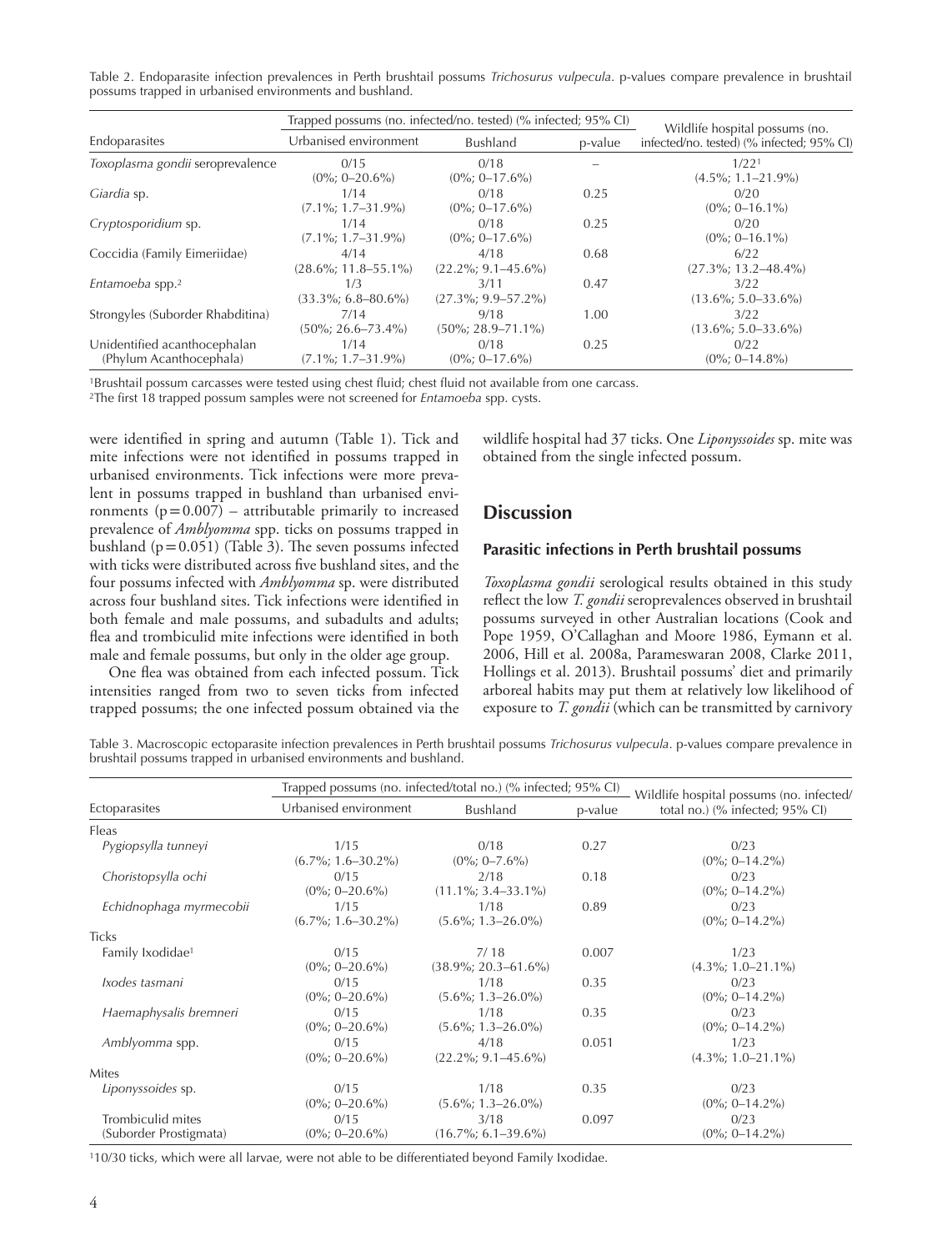and exposure to oocysts originating from infected cat faeces, as well as by vertical transmission). A study of free-ranging mammalian wildlife in French Guiana found very low *T. gondii* seroprevalence in three free-ranging arboreal mammals, with relatively decreased risk of seropositivity in arboreal mammals compared to a range of sympatric terrestrial mammalian species (de Thoisy et al. 2003).

The taxa of gastrointestinal and macroscopic ectoparasites identified in trapped Perth possums, and their respective prevalences, are consistent with those of other bushland brushtail possum populations in Western Australia (Adams 2003, Thompson et al. 2010, Clarke 2011). However, they contrast to ectoparasite taxa prevalence and intensity of infection findings from brushtail possums in New South Wales, eastern Australia (Webster et al. 2014). This suggests variation in ectoparasite epidemiology across this host species in different geographical (ecological) locations.

The apparently accidental cause of death for the majority of the possum carcasses may have avoided substantial bias of endoparasite prevalence estimates towards that of 'sickly' animals. The observation of parasite eggs, cysts and oocysts in very good condition in the faeces of eleven possum carcasses suggests that obtaining the faecal samples from frozen carcasses did not substantially impact gastrointestinal parasite prevalence estimates. However, carcass ectoparasite findings are considered highly likely to have been influenced by ectoparasites abandoning dead animals.

The *Giardia* sp. and *Cryptosporidium* sp. infections are of potential anthropozoonotic significance (that is, the parasite species involved may be capable of infecting both humans and animals). However, this could not be resolved for the *Giardia* sp. infection as sequencing failed. *Cryptosporidium* spp. infections have been identified in brushtail possums in Sydney, Australia, and were considered unlikely to be of public health significance (Hill et al. 2008b).

The macroscopic ectoparasites of potential relevance to human and domestic animal infection were *Echidnophaga myrmecobii*, a flea capable of infecting a wide range of hosts including domestic poultry and mammals, and *Ixodes tasmani,* a tick that feeds on domestic animals and humans (Roberts 1970, Barker and Walker 2014, Greay et al. 2016). The *Amblyomma* spp. ticks may be of anthropozoonotic significance – this depends on the particular species involved (Barker and Walker 2014). *Amblyomma triguttatum* has previously been documented infecting brushtail possums in bushland in Western Australia (Clarke 2011). However, this study's findings suggest that brushtail possums may not be important in the epidemiology of tick infections or tick-borne zoonoses in urban Perth.

This study provides new host records for *Pygiopsylla tunneyi* and *Liponyssoides* sp*. Pygiopsylla tunneyi* has been identified infecting quenda *Isoodon obesulus*, western barred bandicoots *Perameles bougainville* and chuditch *Dasyurus geoffroii* in Western Australia (Mardon and Dunnet 1972, Bennett et al. 2007, Thomasz 2014, Hillman et al. 2017a). In Australia, *Liponyssoides* spp. have been identified infecting birds in Queensland and the Kimberley region of Western Australia (Domrow 1979, 1987). This study documents *Haemaphysalis bremneri* infecting brushtail possums in Western Australia for the first time – *H. bremneri* is known to infect brushtail possums in Queensland, Australia (Roberts 1963, Heath et al. 1986). This location record may be of importance if future research identifies these ectoparasites as vectors of infections or intermediate hosts of parasites of importance to wildlife or veterinary public health.

## **Comparison of parasitic infections, in urbanised environments and bushland**

Due to the small sample sizes, the comparison of parasite prevalences between possums trapped in urbanised environments and bushland generally lacked power. Despite this, there was evidence of higher prevalence of ticks in brushtail possums trapped in bushland compared to urbanised environments in Perth. Due to small sample sizes and a lack of tick-infected possums identified in urbanised environments, statistical modelling was not pursued to provide a measure of association, and investigate potential data clustering and putative confounding effects – particularly that by season. However, data clustering is considered unlikely to have substantially influenced results – including tick and *Amblyomma* spp. results – given the distribution across sites of infected possums. Confounding by season may have influenced results, as nearly all possums in urbanised environments were trapped in spring, compared to a third of possums trapped in bushland (Table 1), and some marsupial tick infections, or the environmental presence of some tick species that can infect marsupials, have been shown to vary seasonally (Doube 1979, Heath et al. 1986, Murdoch and Spratt 2005, Lorch et al. 2007, Waudby and Petit 2007). Considering the distribution of these infections across season in brushtail possums trapped in bushland in this study (Table 1), if anything the relatively decreased prevalence in urbanised environments may have been underrepresented by these data.

The higher tick infection prevalence identified in possums in bushland compared to urbanised environments in this study contrasts to findings of tick parasitism between brushtail possums in urban Sydney and a New South Wales bushland population (Webster et al. 2014), and may reflect a variety of environmental and brushtail possum population heterogeneities between the states and locations. For example, brushtail possum population density is thought to be substantially higher in urban Sydney than it is in urban Perth. Correspondingly, the difference in population density between urban environments and bushland in New South Wales, may be much greater than that in Western Australia, and thus explain differing observations of tick infection epidemiology in urbanised environments compared to bushland between these states. Alternatively, as different species of ticks were identified between the Sydney study and this one, differences in tick biology may entail differing impacts of urbanisation on tick infection epidemiology. This finding in Perth brushtail possums also contrasts to tick findings from quenda sampled in the greater Perth region – quenda in Perth bushland were not more likely to be infected with *Amblyomma* spp. than those in urbanised environments (Hillman et al. 2017a). This may reflect differing habits – for example, brushtail possums are arboreal, and though brushtail possums spend some time on the ground whilst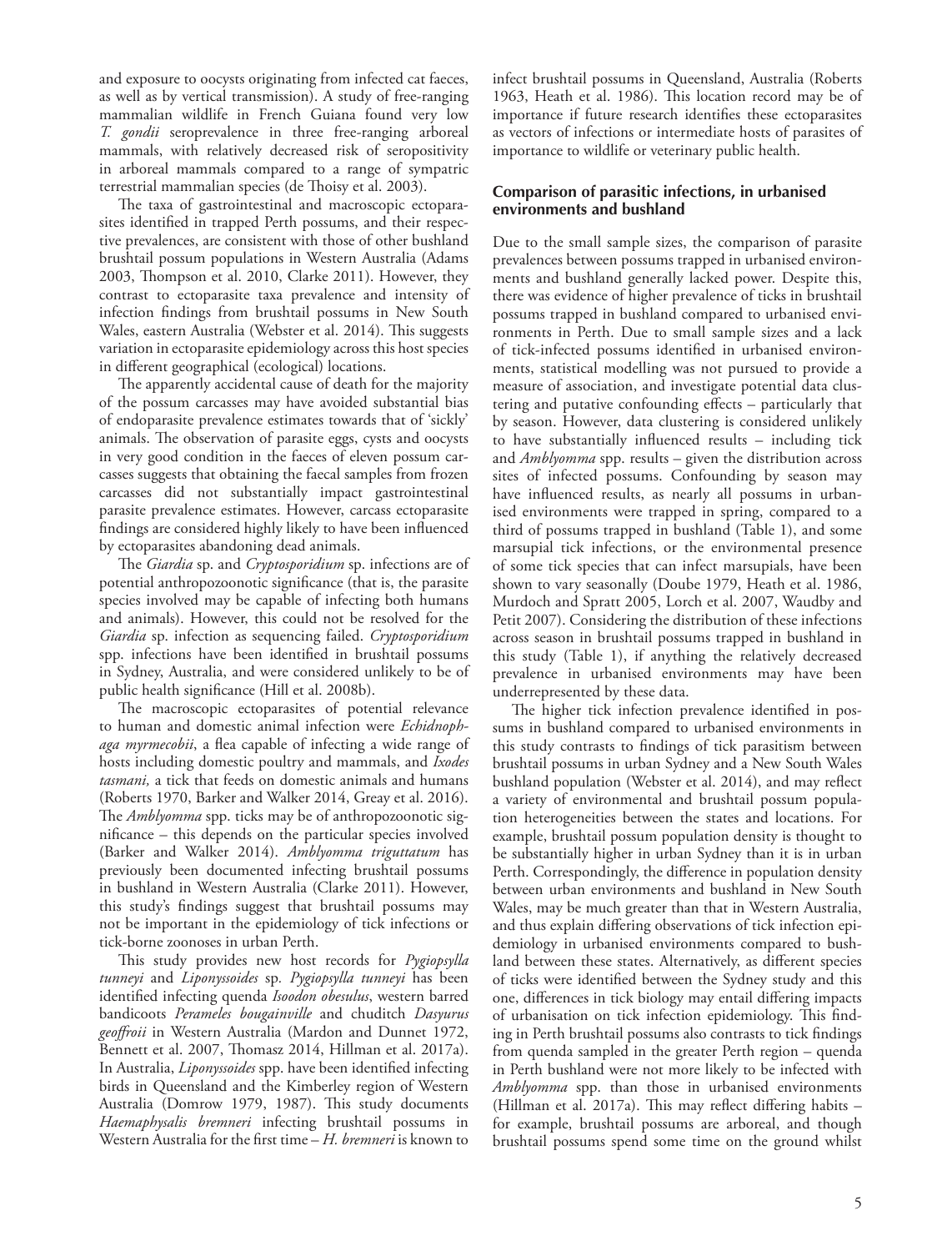foraging, prior studies suggest that urban dwelling possums spend minimal time on the ground (Statham and Statham 1997). This may result in relatively lower exposure to ticks in possums in urbanised environments; whereas quenda are terrestrial in both environments. Alternatively, these differing findings may be explained by host population density – brushtail possum population density is thought to be relatively low in most areas of urbanised Perth, whereas quenda population densities appeared to be exceptionally high in the urbanised environments in which they were trapped (Hillman et al. 2017a).

The possibility that the home range of the brushtail possums trapped on bushland encompassed urbanised environments cannot be excluded. However, as discussed elsewhere (Hillman 2016, Hillman et al. 2017a) this would be expected to increase the risk of type II error in statistical comparisons, therefore maintaining the validity of differences identified between urbanised and bushland possum populations. Also discussed in detail elsewhere (Hillman 2016, Hillman et al. 2017a), by comparing possums trapped in bushland and urbanised environments within the same geographical region (the greater Perth region), potential bias in comparing urban Perth animals to geographically remote bushland (where isolation from urbanised environments is guaranteed more reliably) has been avoided.

In conclusion, this study provides novel parasite data from brushtail possums in Perth. In consideration of other available research data, study findings highlight that the impacts of urbanisation on parasitic infection epidemiology can differ between the same host species in different geographical (ecological) locations, and can differ between similar parasitic taxa infecting differing host taxa in the same geographical (ecological) location.

*Acknowledgements* – The authors gratefully acknowledge: the Department of Parks and Wildlife and their staff; John Forrest National Park, Whiteman Park, Perth Airport, Botanic Gardens and Parks Authority, and the Cities of Joondalup, Cockburn and Armadale; Kanyana Wildlife Rehabilitation Centre; WWF-Australia; collaborating property owners, managers and staff; expert advisors and volunteer field assistants.

*Funding* – This research was supported by The Holsworth Wildlife Research Endowment- Equity Trustees Charitable Foundation. AH was funded by an Australian Postgraduate Award.

*Permits* – Samples were obtained under Murdoch University Animal Ethics Permit R2530/12, and Department of Parks and Wildlife Regulation 17 (SF009640) and Regulation 4 (CE004287) permits. *Conflict of interest* – The authors declare there are no conflicts of interest.

## **References**

- Adams, P. J. 2003. Parasites of feral cats and native fauna from Western Australia: the application of molecular techniques for the study of parasitic infections in Australian wildlife. – PhD thesis, Murdoch Univ.
- Bennett, M. et al. 2007. Ectoparasites of western barred bandicoots. – In: Selected abstracts from the North American Veterinary Dermatology Forum, April, Lihue, Kauai, Hawaii, USA. – Vet. Dermatol. 18: 175–195.
- Barker, S. C. and Walker, A. R. 2014. Ticks of Australia: the species that infest domestic animals and humans. – Zootaxa 3816:  $1 - 144$
- Becker, D. J. et al. 2015. Linking anthropogenic resources to wildlife–pathogen dynamics: a review and meta-analysis. – Ecol. Lett. 18: 483–495.
- Brearley, G. et al. 2013. Wildlife disease prevalence in human-modified landscapes. – Biol. Rev. 88: 427–442.
- Clarke, J. R. 2011. Translocation outcomes for the western ringtail possum (*Pseudocheirus occidentalis*) in the presence of the common brushtail possum (*Trichosurus vulpecula*): Health, survivorship and habitat use. – PhD thesis, Murdoch Univ.
- Cook, I. and Pope, J. 1959. *Toxoplasma* in Queensland III. A preliminary survey of animal hosts. – Aust. J. Exp. Biol. Med. Sci. 37: 253–262.
- Cowan, P. E. and White, A. J. 1989. Evaluation of a tooth-wear age index for brushtail possums, *Trichosurus vulpecula*. – Aust. Wildl. Res. 16: 321–322.
- Department of Planning 2000. Bush forever*.* Government of Western Australia, Perth*.* <www.planning.wa.gov.au/ publications/5911.asp>.
- de Thoisy, B. *et al.* 2003*.* Ecologic correlates of *Toxoplasma gondii* exposure in free-ranging neotropical mammals*.* – J. Wildl. Dis. 39*:* 456*–*459*.*
- Domrow, R. 1979. Dermanyssine mites from Australian birds. – Rec. W. Aust. Mus. 7: 403–413.
- Domrow, R. 1987*.* Acari Mesostigmata parasitic on Australian vertebrates: an annotated checklist, keys and bibliography*.* – Invertebr. Syst. 1*:* 817*–*948*.*
- Doube, B. M. 1979. Seasonal patterns of abundance and host relationships of the Australian paralysis tick, *Ixodes holocyclus* Neumann (Acarina: Ixodidae), in southeastern Queensland. – Austral Ecol. 4: 345–360.
- Dunnet, G. M. and Mardon, D. K. 1974. A monograph of Australian fleas (Siphonaptera). – Aust. J. Zool. Suppl. Ser. 22: 1–273.
- Eymann, J. et al. 2006. Serologic survey for *Toxoplasma gondii* and *Neospora caninum* in the common brushtail possum (*Trichosurus vulpecula*) from urban Sydney, Australia. – J. Parasitol. 92: 267–272.
- Greay, T. L. et al. 2016. A survey of ticks (Acari: Ixodidae) of companion animals in Australia. – Parasit. Vectors 9: 207.
- Heath, A. et al. 1986. Aspects of the biology, seasonality and host associations of *Haemaphysalis bancrofti*, *H. humerosa*, *H. bremneri* and *Ixodes tasmani* (Acari: Ixodidae). – In: Cremin, M. et al. (eds), Parasite lives: papers on parasites, their hosts and their associations to honour JFA Sprent. Univ. Queensland Press.
- Hill, N. J. et al. 2008a. Do free-ranging common brushtail possums (*Trichosurus vulpecula*) play a role in the transmission of *Toxoplasma gondii* within a zoo environment? – Vet. Parasitol. 152: 202–209.
- Hill, N. J. et al. 2008b. Prevalence and genetic characterization of *Cryptosporidium* isolates from common brushtail possums (*Trichosurus vulpecula*) adapted to urban settings. – Appl. Environ. Microbiol. 74: 5549–5555.
- Hillman, A. E. 2016. Urbanisation and small marsupials in the greater Perth region, Western Australia – PhD thesis, Murdoch Univ.
- Hillman, A. and Thompson, R. C. A. 2016. Interactions between humans and urban-adapted maruspials on private properties in the greater Perth region. – Aust. Mammal. 38: 253–255.
- Hillman A. E. et al. 2016a. Biosecurity and cross-contamination in epidemiological studies involving trapping and sampling wildlife. – Wildl. Biol. Pract. 12: 2.
- Hillman, A. et al. 2016b. Confirmation of a unique species of *Giardia*, parasitic in the quenda (*Isoodon obesulus*). – Int. J. Parasitol. Parasites Wildl. 5: 110–115.